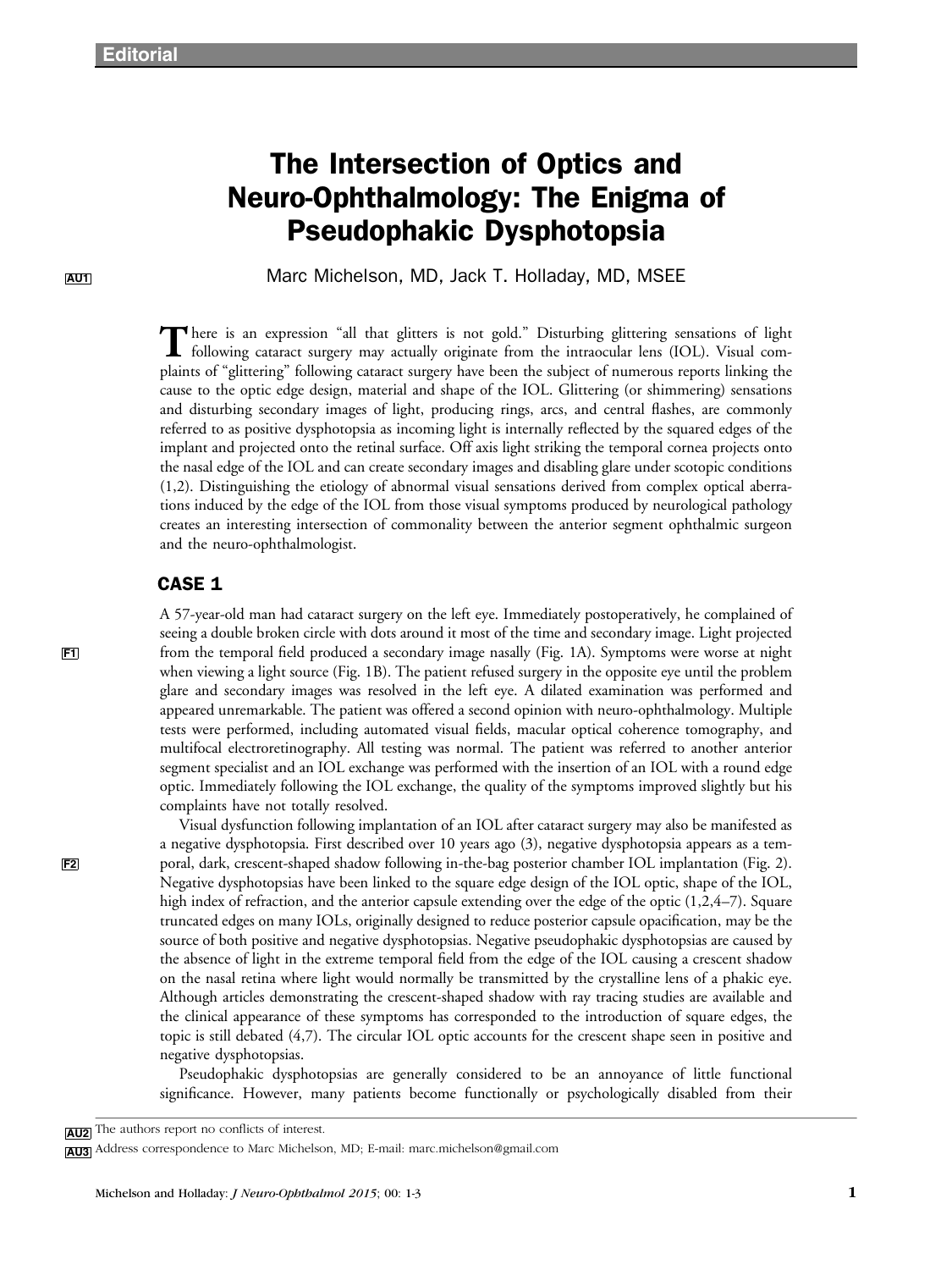

FIG. 1. Positive dysphotopsia. A. Patient drawing depicts a ring and secondary image (image of light) generated by a light source located at approximately 35° in the temporal visual field at a distance of 33 cm. The ring is probably produced from the edges of the intraocular lens. B. A glare source viewed by a pseudophakic eye will produce refracted and reflected images if light rays are able to reflect internally from the edge of the lens. The reflected glare imaged will appear as a thin crescent or partial ring on the side of the retina opposite the glare source [modified from Ref. (1)]. Adaptations are themselves works protected by copyright. So in order to publish this adaptation, authorization must be obtained both from the owner of the copyright in the original work and from the owner of copyright in the translation or adaptation.

symptoms. These symptoms have a clear impact on daily visual function and generate the "unhappy 20/20 patient." It is not uncommon that many of these patients seek second opinions from other ophthalmologists and in fact may be referred to a neuro-ophthalmologist for extensive evaluation to rule out neurologic causes of their complaints. The differential diagnosis of pseudophakic dysphotopsias may include a host of neurological conditions with symptoms, including visual field loss, halos, flashes, and entoptic phenomenon such as visual auras, scintillations, and visual hallucinations.

Krista et al (8) reported in a study of normal pseudophakic patients without confounding ophthalmic diseases and with excellent visual acuity that a visual function questionnaire correlated strongly with patient dissatisfaction from pseudophakic dysphotopsia. This study revealed



FIG. 2. Patient drawings of a variety of negative dysphotopsias and the model of intraocular lens implanted in each patient [modified from Ref. (1)]. Adaptations are themselves works protected by copyright. So in order to publish this adaptation, authorization must be obtained both from the owner of the copyright in the original work and from the owner of copyright in the translation or adaptation.

that subjective visual function may indeed be compro- AU4 mised because of pseudophakic dysphotopsias in otherwise normal 20/20 pseudophakic eyes. Not only is vision of 20/20 considered normal but also the entire ophthalmic examination of the eye may appear to be normal. This places an increased burden on the ophthalmologist when examining symptomatic patients to correctly diagnose the symptoms because there are no objective tests to measure the severity of pseudophakic dysphotopsias.

Despite bitter complaints about their vision, it is not uncommon for patients who easily read the 20/20 line on a Snellen acuity chart following cataract surgery to be told there is nothing wrong with their eye or their vision. Ophthalmologists may advise patients that their symptoms will disappear over time, suggesting neural adaption may suppress the severity of their awareness of their symptoms. Osher (9) reported negative dysphotopsias in 15.2% on the first postoperative day, 3.2% at 1 year, and 2.4% at 2–3 years. In contrast, after being told there is nothing wrong with their eyes, some patients may go years living with their symptoms without complaining.

An IOL exchange from a truncated edge design to a rounded edge design may relieve symptoms of patients with positive dysphotopsias. Several reports have demonstrated relief of symptoms from negative dysphotopsias following YAG laser of the anterior capsule (10,11), IOL exchange with a sulcus fixated IOL (12,13) or prolapsing the optic through the capsulorhexis into the anterior capsule (reverse optic capture), and piggyback IOL implantation into the ciliary sulcus (14).

## CASE 2

A 71-year-old woman underwent uneventful phacoemulsification with IOLs in both eyes. Since surgery, she described a temporal "dark ring around both eyes" producing